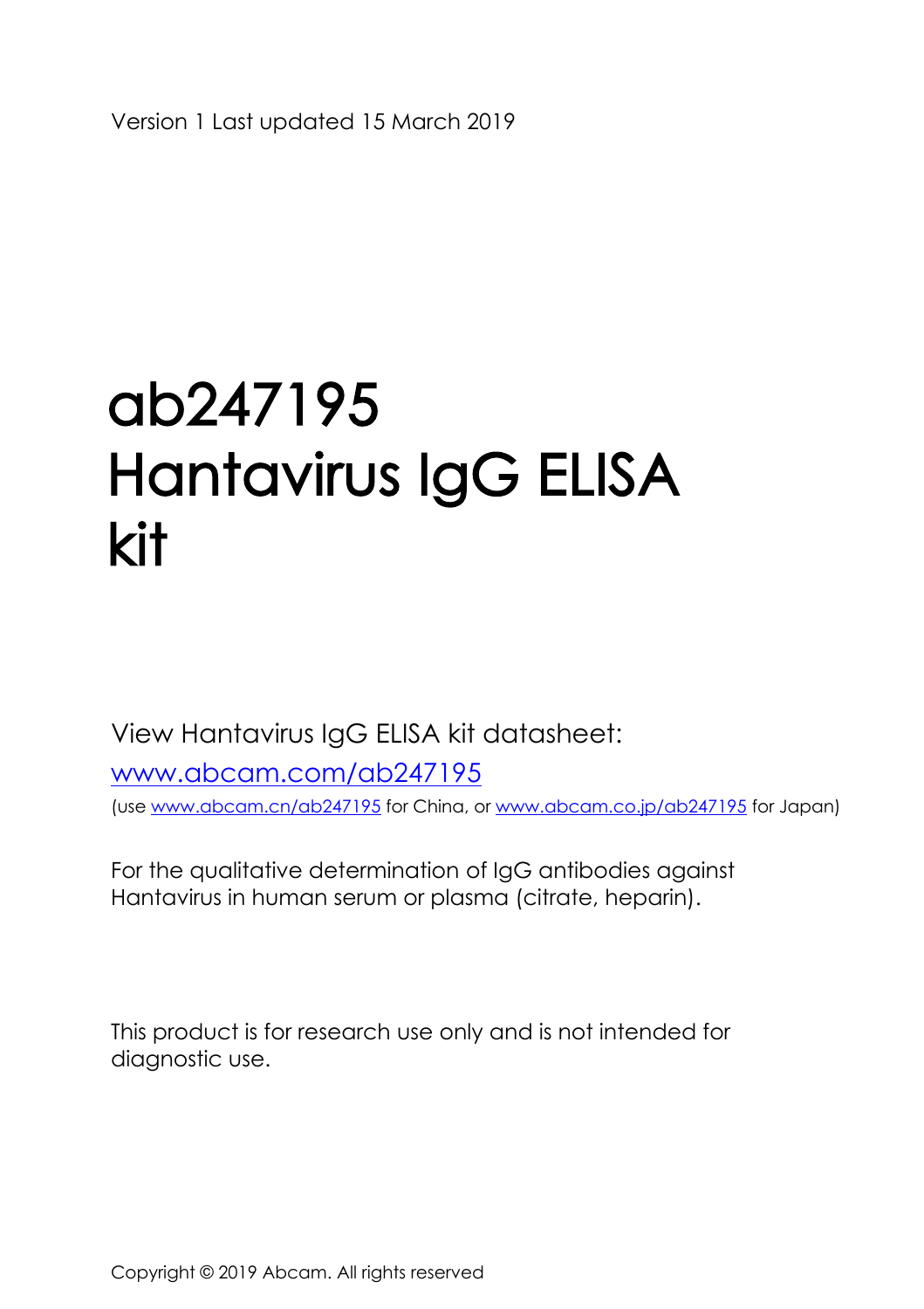#### Table of Contents

| 1.                       | Overview                            |  | 1              |
|--------------------------|-------------------------------------|--|----------------|
| 2.                       | <b>Protocol Summary</b>             |  | 3              |
| 3.                       | Precautions                         |  | 4              |
| 4.                       | Storage and Stability               |  | $\overline{4}$ |
| 5.                       | Limitations                         |  | 5              |
| 6.                       | <b>Materials Supplied</b>           |  | 5              |
|                          | 7. Materials Required, Not Supplied |  | 6              |
| 8.                       | <b>Technical Hints</b>              |  | 6              |
| 9.                       | Reagent Preparation                 |  | $\overline{7}$ |
|                          | 10. Sample Preparation              |  | 8              |
|                          | 11. Sample Dilution                 |  | 8              |
|                          | 12. Assay Procedure                 |  | 9              |
|                          | 13. Measurement                     |  | 10             |
|                          | 14. Calculations                    |  | 11             |
|                          | 15. Typical Sample Values           |  | 13             |
|                          | 16. Notes                           |  | 14             |
| <b>Technical Support</b> |                                     |  | 18             |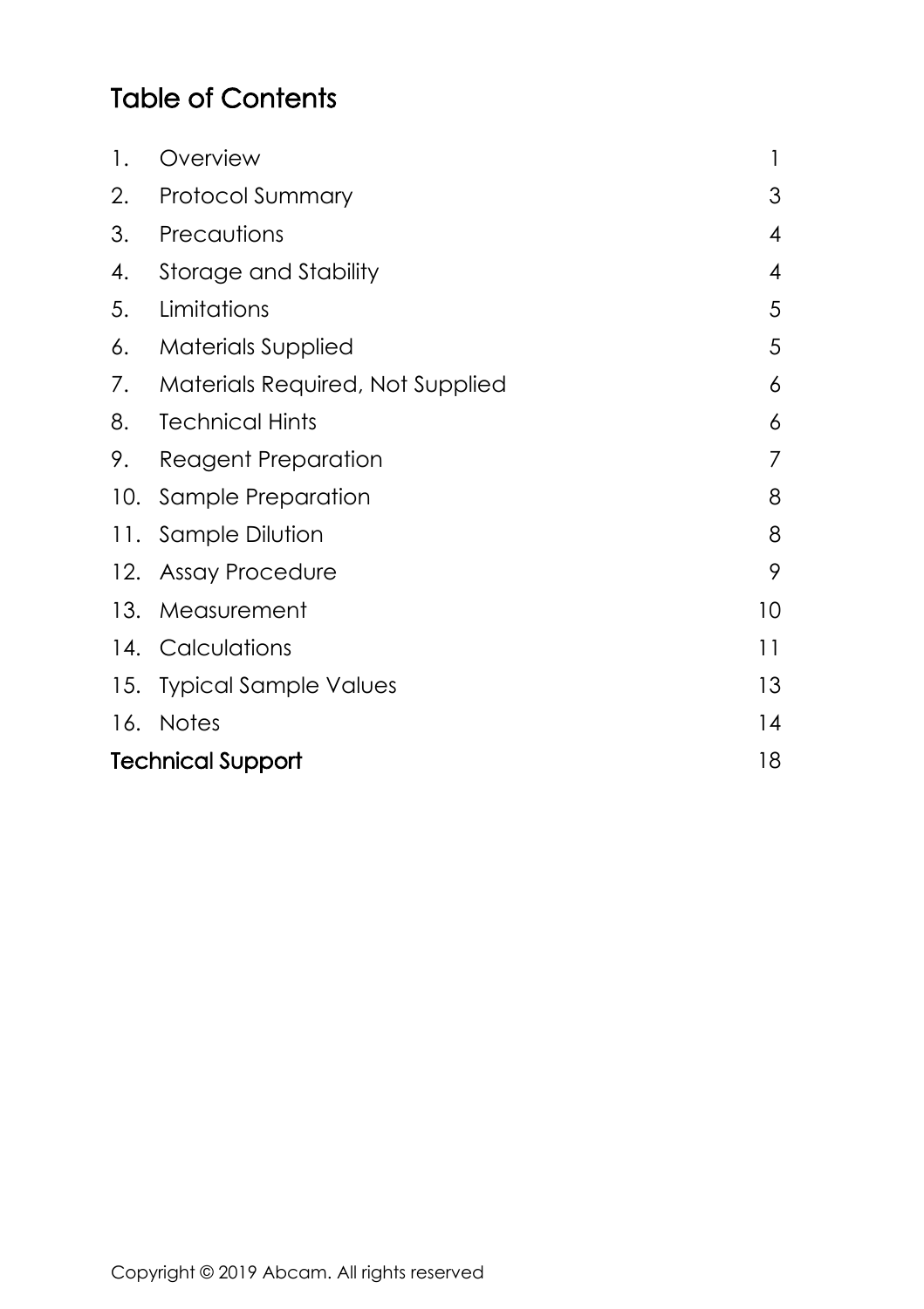# <span id="page-2-0"></span>**1. Overview**

Hantavirus IgG ELISA Kit (ab247195) is designed for the qualitative determination of IgG class antibodies against Hantavirus in human serum or plasma (citrate, heparin).

The qualitative immunoenzymatic determination of specific antibodies is based on the ELISA (Enzyme-linked Immunosorbent Assay) technique. Microplates are coated with specific antigens to bind corresponding antibodies of the sample. After washing the wells to remove all unbound sample material a horseradish peroxidase (HRP) labelled conjugate is added. This conjugate binds to the captured antibodies. In a second washing step unbound conjugate is removed. The immune complex formed by the bound conjugate is visualized by adding Tetramethylbenzidine (TMB) substrate which gives a blue reaction product. The intensity of this product is proportional to the amount of specific antibodies in the sample. Sulphuric acid is added to stop the reaction. This produces a yellow endpoint colour. Absorbance at 450/620 nm is read using an ELISA microwell plate reader.

Hantaviruses are negative sense RNA viruses in the Bunyaviridae family. Humans may be infected with Hantaviruses through urine, saliva or contact with rodent waste products. Some Hantaviruses may lead to serious diseases in humans, such as hemorrhagic fever with renal syndrome (HFRS) and hantavirus pulmonary syndrome (HPS). Human infections of Hantaviruses have almost entirely been linked to human contact with rodent excrement, but recent human to human transmission has been reported with the Andes virus in South America. Hantavirus has an incubation time of two to four weeks in humans before symptoms of infection occur. The symptoms of HFRS can be split into five phases:

• Febrile phase: Symptoms include fever, chills, sweaty palms, diarrhea, malaise, headaches, nausea, abdominal and back pain, respiratory problems such as the ones common in influenza virus infection, as well as gastro-intestinal problems. These symptoms normally occur for three to seven days and arise about two to three weeks after exposure.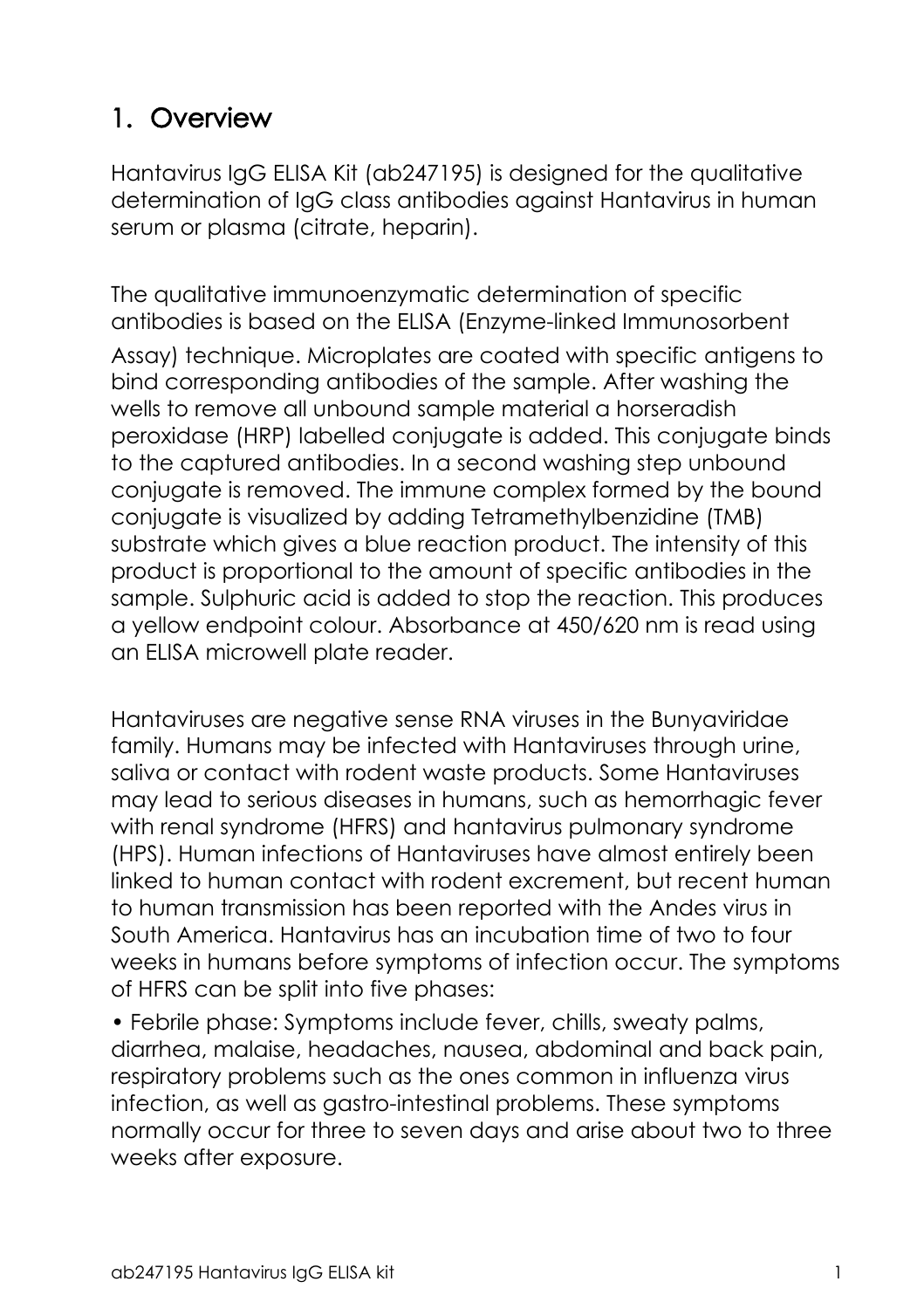• Hypotensive phase: This occurs when the blood platelet levels drop and symptoms can lead to tachycardia and hypoxemia. This phase can last for 2 days.

• Oliguric phase: This phase lasts for three to seven days and is characterized by the onset of renal failure and proteinuria occurs.

• Diuretic phase: This is characterized by diuresis of three to six liters per day, which can last for a couple of days up to weeks.

• Convalescent phase: This is normally when recovery occurs and symptoms begin to improve.

Regions especially affected by HFRS include China, the Korean Peninsula, Russia (Hantaan, Puumala and Seoul viruses), and northern and western Europe (Puumala and Dobrava virus).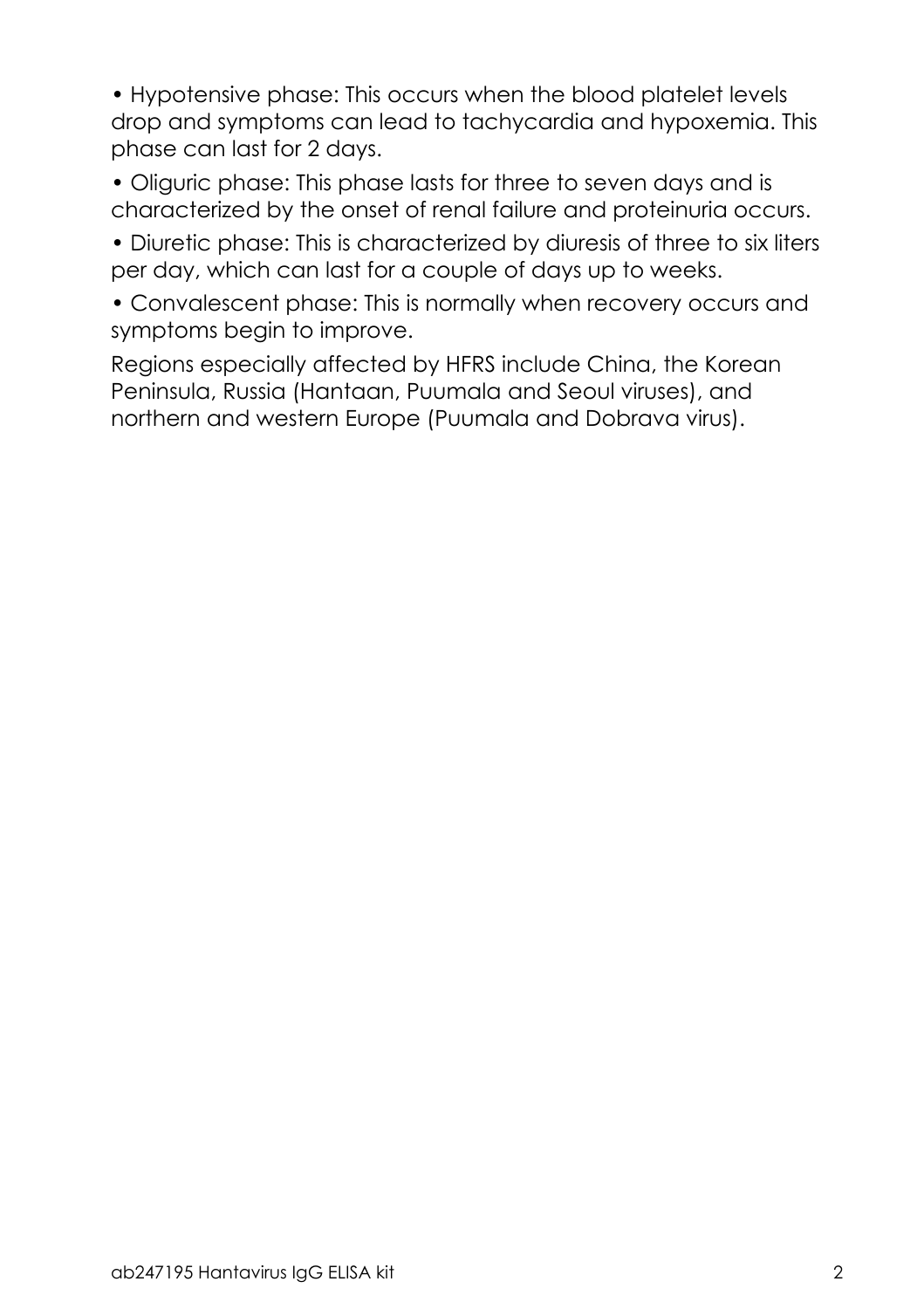## <span id="page-4-0"></span>**2. Protocol Summary**

Prepare all reagents, samples, and controls as instructed.



Add 100 µL Stop Solution and read OD at 450/620 nm within 30 minutes after addition of the stop solution.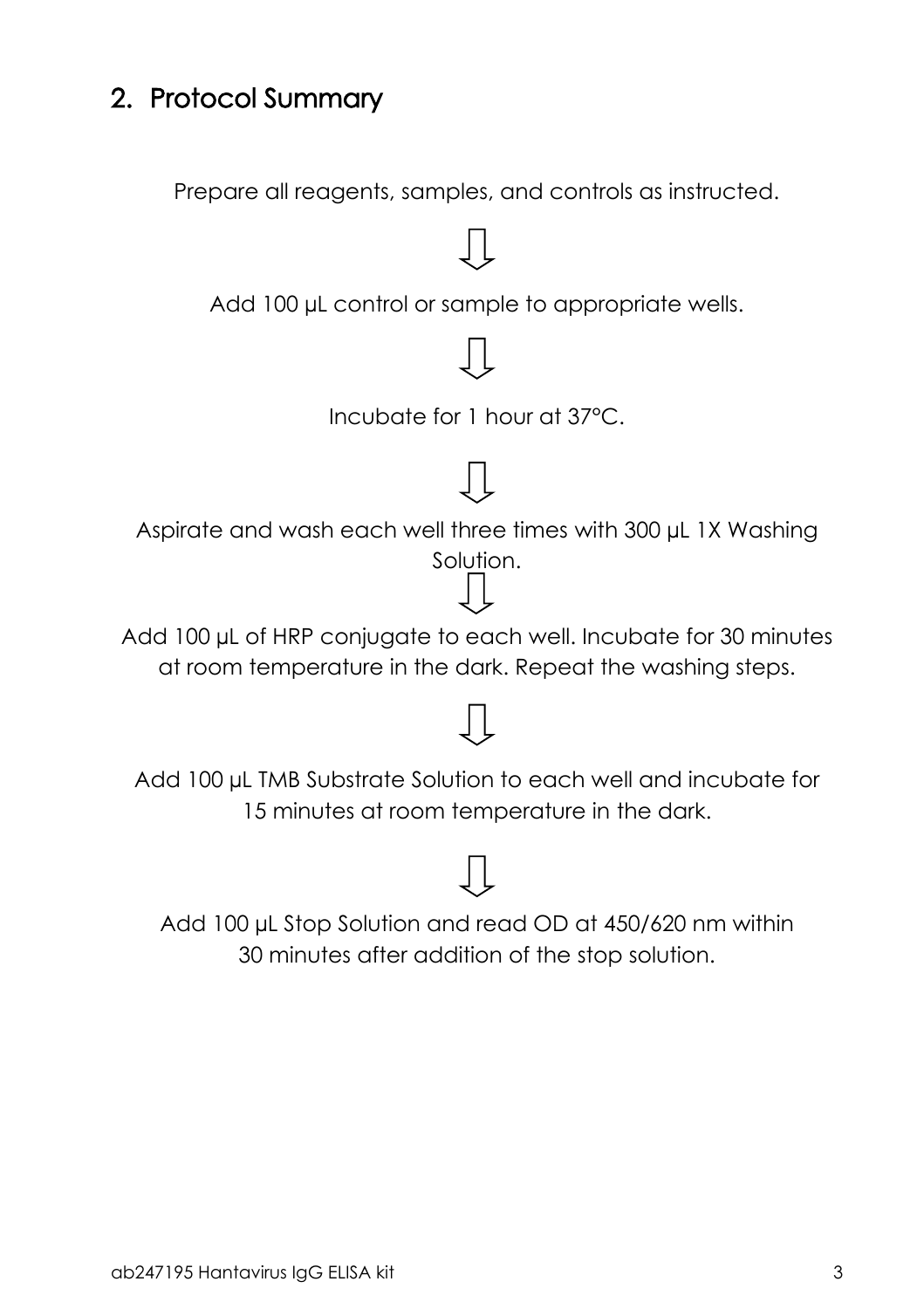## <span id="page-5-0"></span>**3. Precautions**

#### **Please read these instructions carefully prior to beginning the assay.**

- All kit components have been formulated and quality control tested to function successfully as a kit.
- We understand that, occasionally, experimental protocols might need to be modified to meet unique experimental circumstances. However, we cannot guarantee the performance of the product outside the conditions detailed in this protocol booklet.
- Reagents should be treated as possible mutagens and should be handle with care and disposed of properly. Please review the Safety Datasheet (SDS) provided with the product for information on the specific components.
- Observe good laboratory practices. Gloves, lab coat, and protective eyewear should always be worn. Never pipet by mouth. Do not eat, drink or smoke in the laboratory areas.
- All biological materials should be treated as potentially hazardous and handled as such. They should be disposed of in accordance with established safety procedures.

# <span id="page-5-1"></span>**4. Storage and Stability**

#### **Store kit at +4°C immediately upon receipt. Kit has a storage time of 1 year from receipt, providing components have not been reconstituted.**

Refer to list of materials supplied for storage conditions of individual components.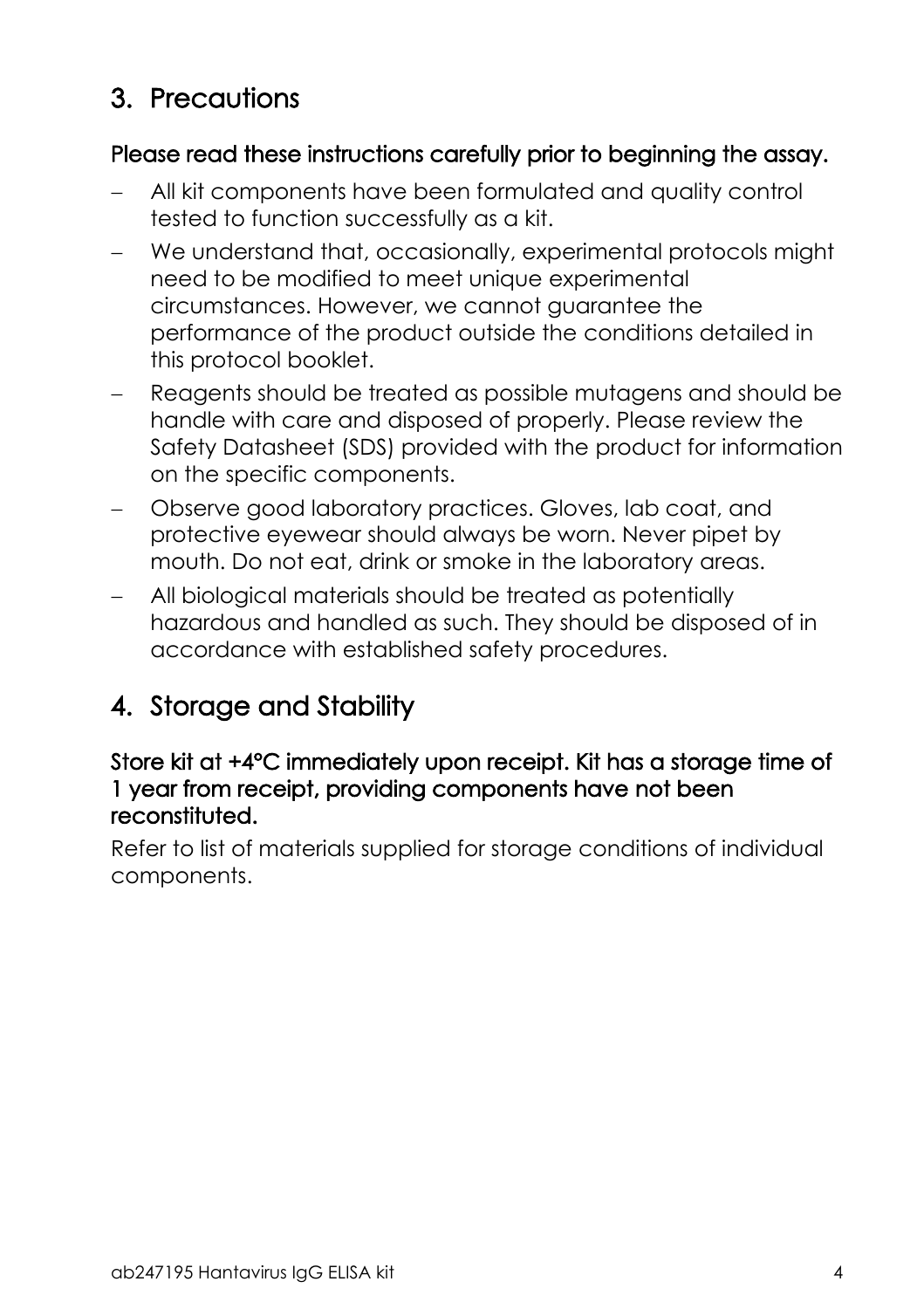# <span id="page-6-0"></span>**5. Limitations**

- Assay kit intended for research use only. Not for use in diagnostic procedures.
- Do not mix or substitute reagents or materials from other kit lots or vendors. Kits are QC tested as a set of components and performance cannot be guaranteed if utilized separately or substituted.

## <span id="page-6-1"></span>**6. Materials Supplied**

| ltem                               | Quantity        | Storage<br>Condition |  |  |
|------------------------------------|-----------------|----------------------|--|--|
| 20X Washing Solution               | 50 mL           | +4 $^{\circ}$ C      |  |  |
| Cover Foil                         | 1 unit          | $+4^{\circ}$ C       |  |  |
| Stop Solution                      | $15 \text{ mL}$ | $+4^{\circ}$ C       |  |  |
| TMB Substrate Solution             | $15 \text{ mL}$ | +4 $^{\circ}$ C      |  |  |
| Hantavirus Coated Microplate (IgG) | 1 unit          | $+4^{\circ}$ C       |  |  |
| anti-human IgG HRP conjugate       | $20 \text{ mL}$ | +4 $^{\circ}$ C      |  |  |
| IgG Cut-off Control                | 3 mL            | +4 $^{\circ}$ C      |  |  |
| IgG Negative Control               | 2 mL            | $+4^{\circ}$ C       |  |  |
| IgG Positive Control               | 2 mL            | $+4^{\circ}$ C       |  |  |
| IgG Sample Diluent                 | 100 mL          | +4 $^{\circ}$ C      |  |  |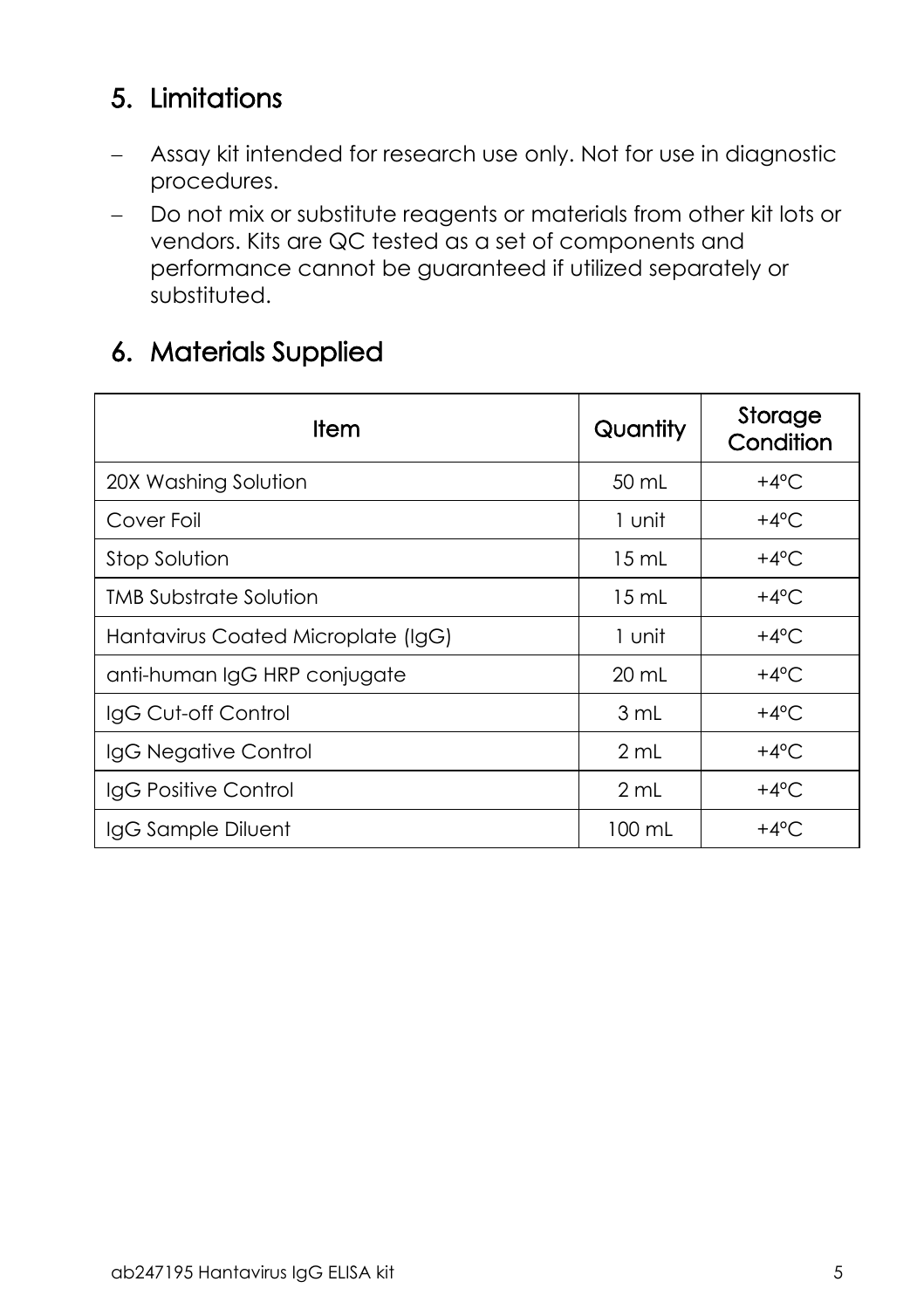## <span id="page-7-0"></span>**7. Materials Required, Not Supplied**

These materials are not included in the kit, but will be required to successfully perform this assay:

- Microplate reader capable of measuring absorbance at 450/620 nm.
- Dejonized water.
- Multi- and single-channel pipettes.
- Plate shaker for all incubation steps.

# <span id="page-7-1"></span>**8. Technical Hints**

- Samples generating values higher than the highest standard should be further diluted in the appropriate sample dilution buffers.
- Avoid foaming or bubbles when mixing or reconstituting components.
- Avoid cross contamination of samples or reagents by changing tips between sample, standard and reagent additions.
- Ensure plates are properly sealed or covered during incubation steps.
- Complete removal of all solutions and buffers during wash steps is necessary to minimize background.
- All samples should be mixed thoroughly and gently.
- Avoid multiple freeze/thaw of samples.
- Incubate ELISA plates on a plate shaker during all incubation steps.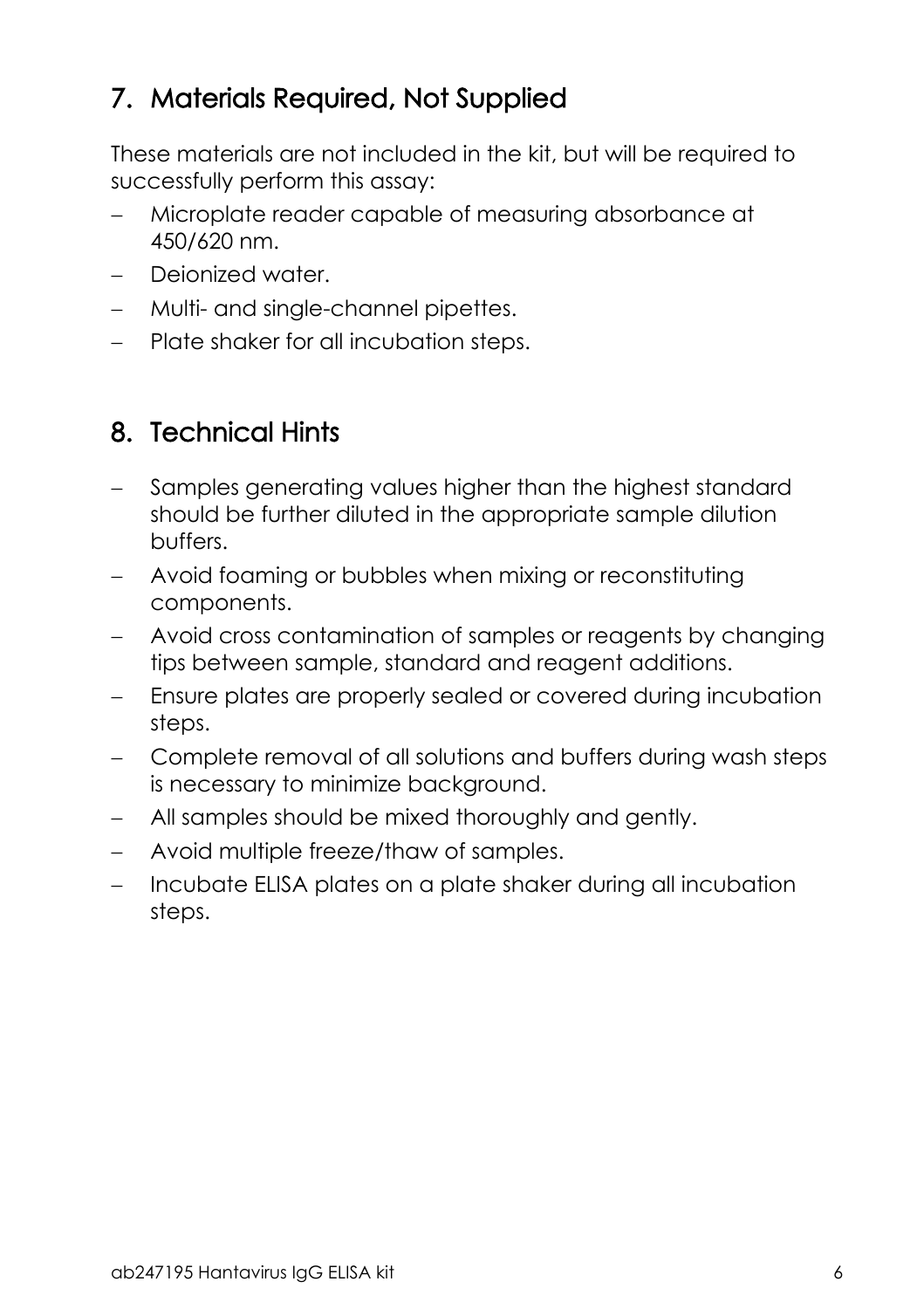# <span id="page-8-0"></span>**9. Reagent Preparation**

- Equilibrate all reagents to room temperature (18-25°C) prior to use.
- Prepare only as much reagent as is needed on the day of the experiment.

#### **9.1 20X Washing Solution:**

Prepare 1X Washing Solution by diluting 20X Washing Solution with deionized water. To make 200 mL combine 10 mL 20X with 190 mL deionized water. Mix thoroughly and gently. The diluted buffer is stable for 5 days at room temperature. In case crystals appear in the concentrate, warm up the solution to 37°C e.g. in a water bath. Mix well before dilution.

#### **9.2 Hantavirus Coated Microplate (IgG):**

The break-apart snap-off strips are coated with recombinant Hantavirus antigens. Immediately after removal of the strips, the remaining strips should be resealed in the aluminum foil along with the desiccant supplied and stored at 4°C.

#### **9.3 TMB Substrate Solution:**

Ready to use as supplied. Should be stored away from light. The solution should be colorless or could have a slight blue tinge. If the substrate turns into blue, it may have become contaminated and should be thrown away.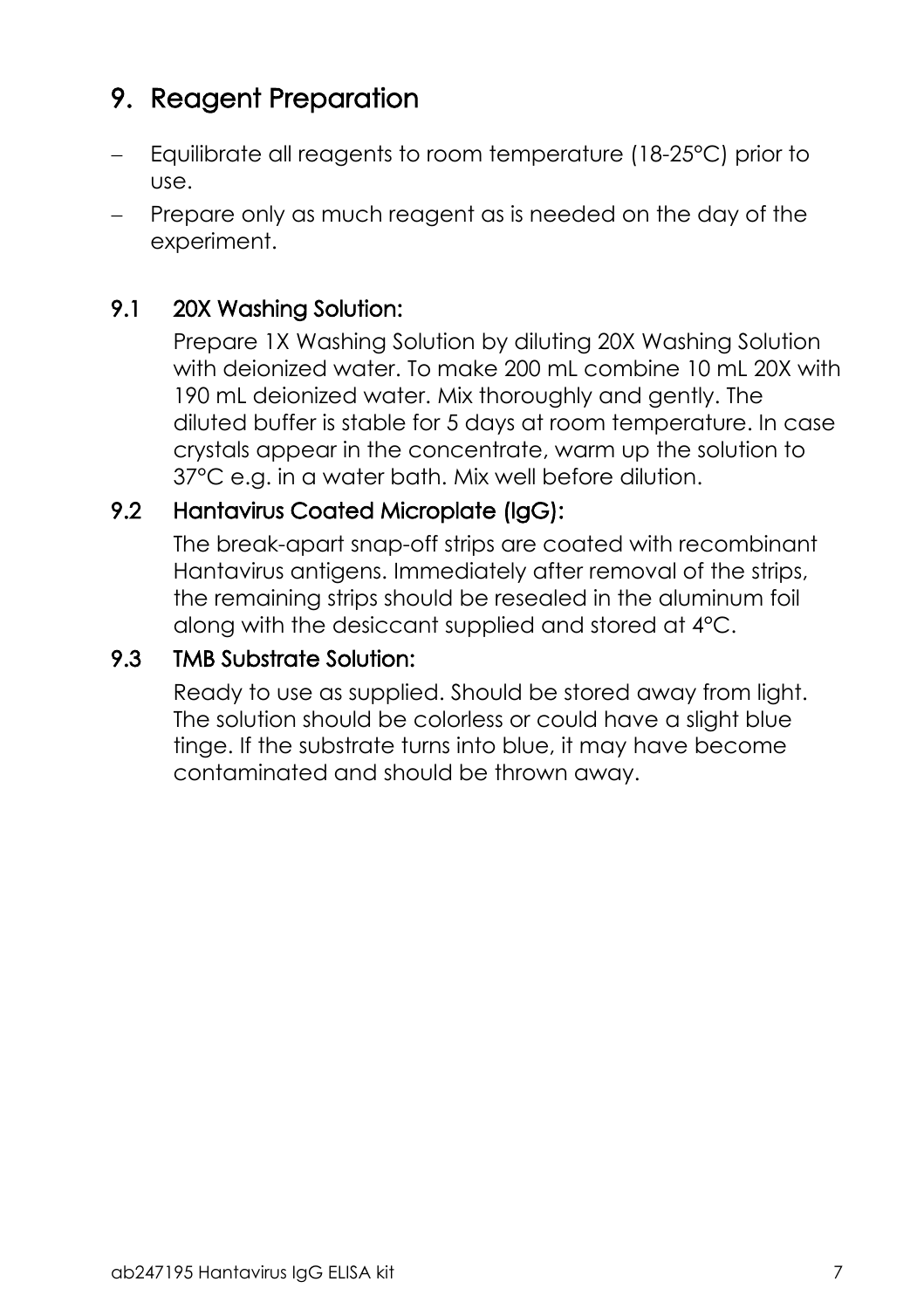# <span id="page-9-0"></span>**10.Sample Preparation**

- Use human serum or plasma (citrate, heparin) samples with this assay.
- If the assay is performed within 5 days after sample collection, the samples should be kept at 4°C; otherwise they should be aliquoted and stored deep-frozen (-70°C). If samples are stored frozen, mix thawed samples well before testing.
- Avoid repeated freezing and thawing.
- Heat inactivation of samples is not recommended.
- Bacterial contamination of the sample may affect the absorbance values.

## <span id="page-9-1"></span>**11.Sample Dilution**

- Before assaying, all samples should be diluted 1:100 with IgG Sample Diluent. Dispense 10 μL sample and 990 μL IgG Sample Diluent into tubes to obtain a 1:100 dilution and thoroughly mix with a Vortex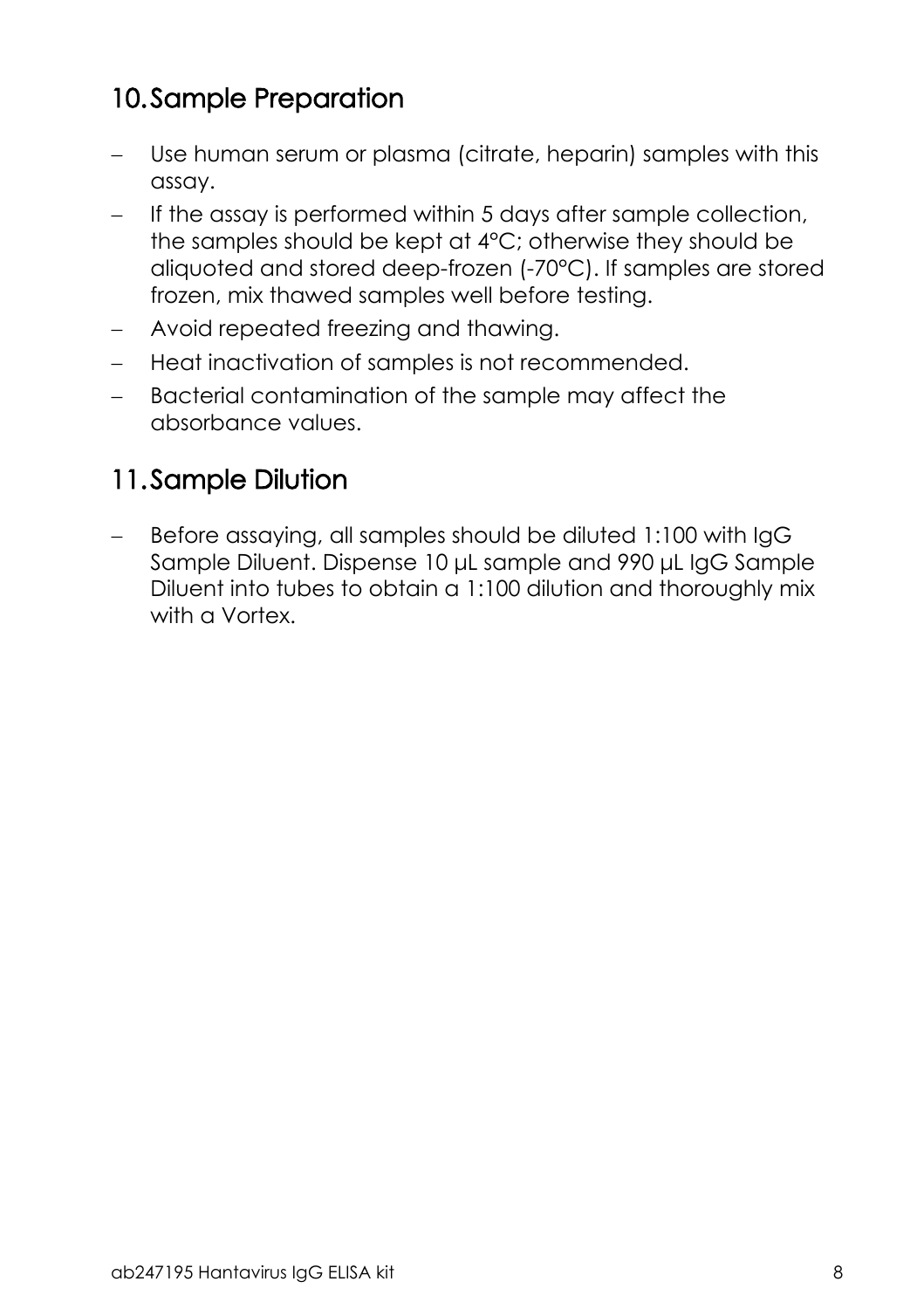## <span id="page-10-0"></span>**12.Assay Procedure**

- Equilibrate all materials and prepared reagents to room temperature prior to use.
- We recommend that you assay all controls and samples in duplicate.
- **12.1** Prepare all reagents, controls and samples as directed in the previous sections.
- 12.2 Use the plate layout to plan the location for all controls and samples.
- **12.3** Remove excess microplate strips from the plate frame, return them to the foil pouch containing the desiccant pack, reseal and return to 4ºC storage.
- 12.4 Add 100 µL of all diluted samples and controls to appropriate wells. Leave well A1 as the Substrate blank. Cover the wells with the cover foil
- **12.5** Incubate for 1 hour at 37°C.
- 12.6 When incubation is completed, remove the foil, aspirate the content of the wells and wash each well 3 x 300 µL with 1X Washing Solution. Avoid overflows from the reaction wells. The interval between washing and aspiration should be less than 5 seconds. Complete removal of liquid at each step is essential for good performance. After the last wash invert the plate and blot it against clean paper towels to remove excess liquid.
- **12.7** Add 100 µL of Conjugate to each well, except A1, and incubate for 30 minutes in the dark at room temperature.
- **12.8** Repeat the washing steps as per Step12.6.
- 12.9 Add 100 µL of TMB Substrate Solution to each well. Incubate for exactly 15 minutes at room temperature in the dark. A blue color occurs due to an enzymatic reaction.
- **12.10** Add 100 µL of Stop Solution into all wells in the same order and at the same rate as for the TMB Substrate Solution, thereby a color change from blue to yellow occurs.
- **12.11** Measure the absorbance at 450/620 nm within 30 minutes after addition of the Stop Solution.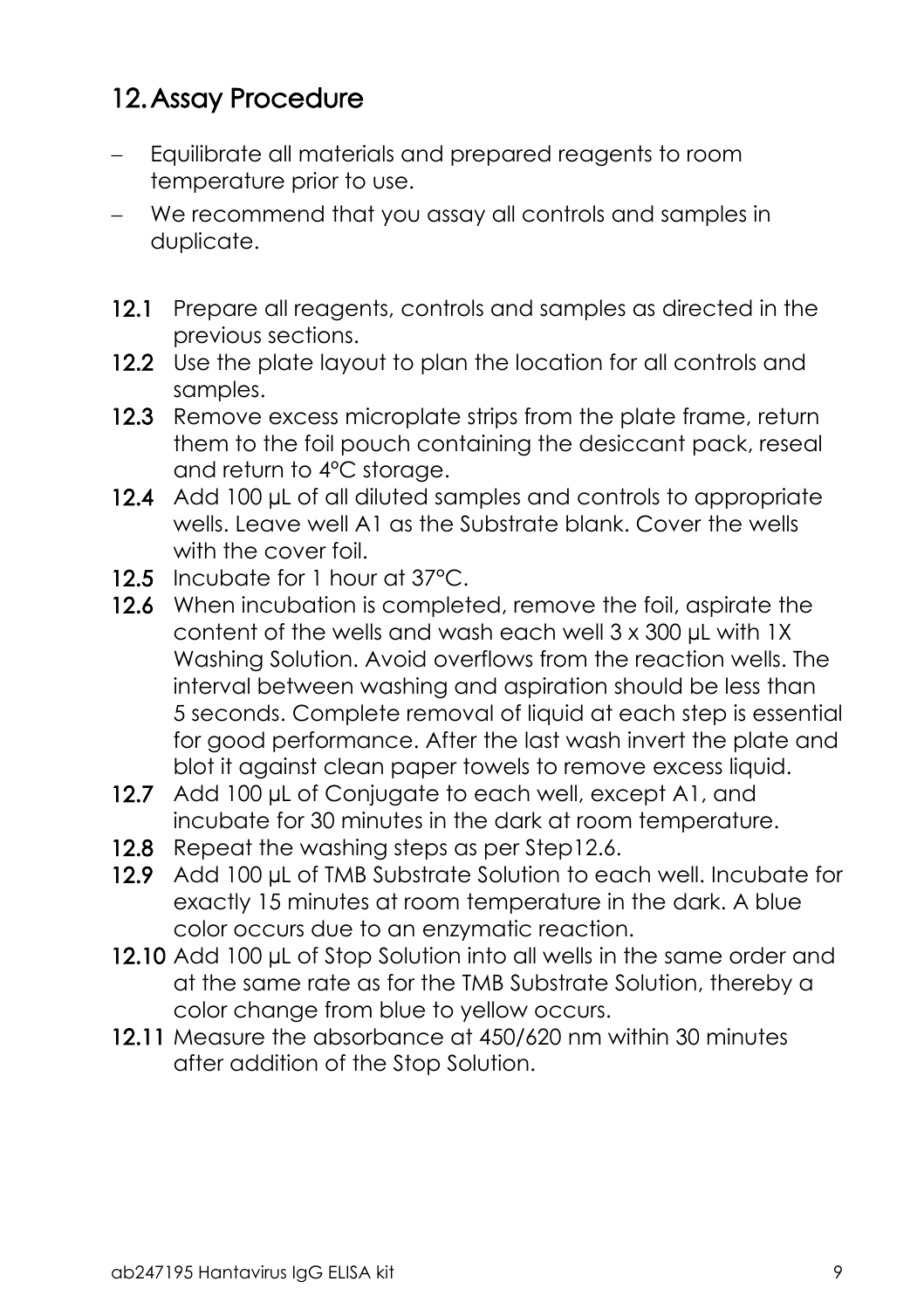#### <span id="page-11-0"></span>**13.Measurement**

- **13.1** Adjust the microplate reader to zero using the Substrate blank.
- **Note:** If due to technical reasons that the microplate reader cannot be adjusted to zero using the blank, then subtract its absorbance value from all other absorbance values measured to obtain reliable results.
- **13.2** Measure the absorbance of all wells at 450 nm and record the absorbance values for each control and sample in the plate layout.
- **13.3** Biochromatic measurement using a reference wavelength of 620 nm is recommended.
- **13.4** Where applicable calculate the mean absorbance values for all duplicates.
- **13.5** Run validation criteria:
- For an assay to be considered valid, the following criteria must be met.
- If these criteria are not met, the test is not valid and must be repeated.

| Controls         | Absorbance value        |
|------------------|-------------------------|
| Substrate Blank  | < 0.1                   |
| Negative Control | $< 0.2$ and $<$ Cut-off |
| Cut-off Control  | $0.15 - 1.30$           |
| Positive Control | $\geq$ Cut-off          |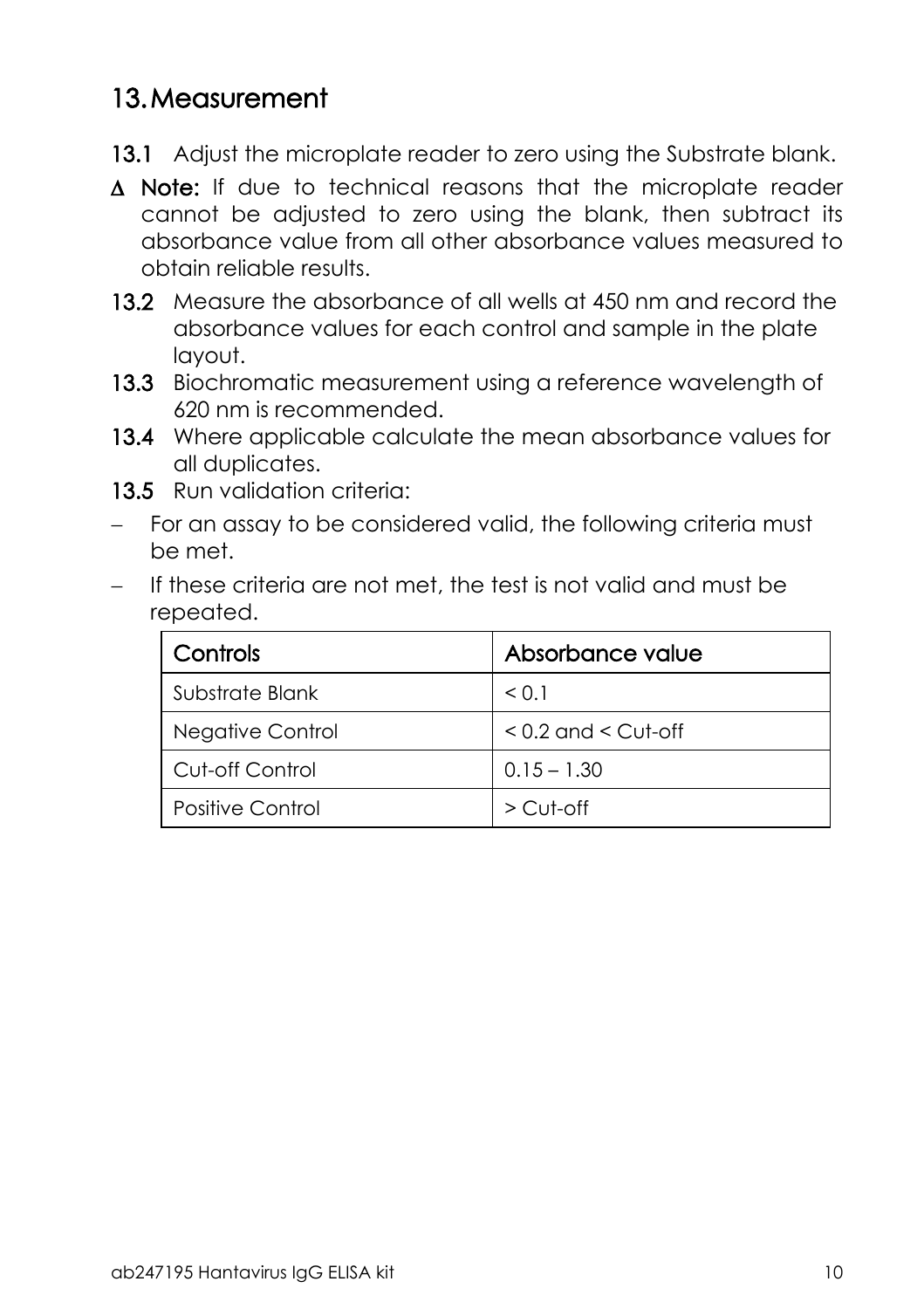## <span id="page-12-0"></span>**14.Calculations**

**14.1** Calculate the average absorbance value for the Cut-off control and the samples.

Sample (average) absorbance value  $x$  10 = Units

Cut-off control (average value)

E.g.  $1.591 \times 10 = 37$  Units 0.43

|           | Units    | Interpretation of results                                                                                                                                     |  |  |
|-----------|----------|---------------------------------------------------------------------------------------------------------------------------------------------------------------|--|--|
| Cut-off   | 10       |                                                                                                                                                               |  |  |
|           | >11      | Antibodies against the pathogen are<br>present.                                                                                                               |  |  |
| Positive  |          | There has been a contact with the<br>antigen (pathogen resp. vaccine).                                                                                        |  |  |
|           | $9 - 11$ | Antibodies against the pathogen could<br>not be detected clearly.                                                                                             |  |  |
| Equivocal |          | It is recommended to repeat the test<br>with a fresh sample in 2 to 4 weeks. If the<br>result is equivocal again the sample is<br>judged as <b>negative</b> . |  |  |
|           | < 9      | The sample contains no antibodies<br>against the pathogen.                                                                                                    |  |  |
| Negative  |          | A previous contact with the antigen<br>(pathogen resp. vaccine) is unlikely.                                                                                  |  |  |

Diagnosis of an infectious disease should not be established based on a single test result. A precise diagnosis should take into consideration clinical history, symptomatology as well as serological data. In immunocompromised patients and newborns serological data only have restricted value.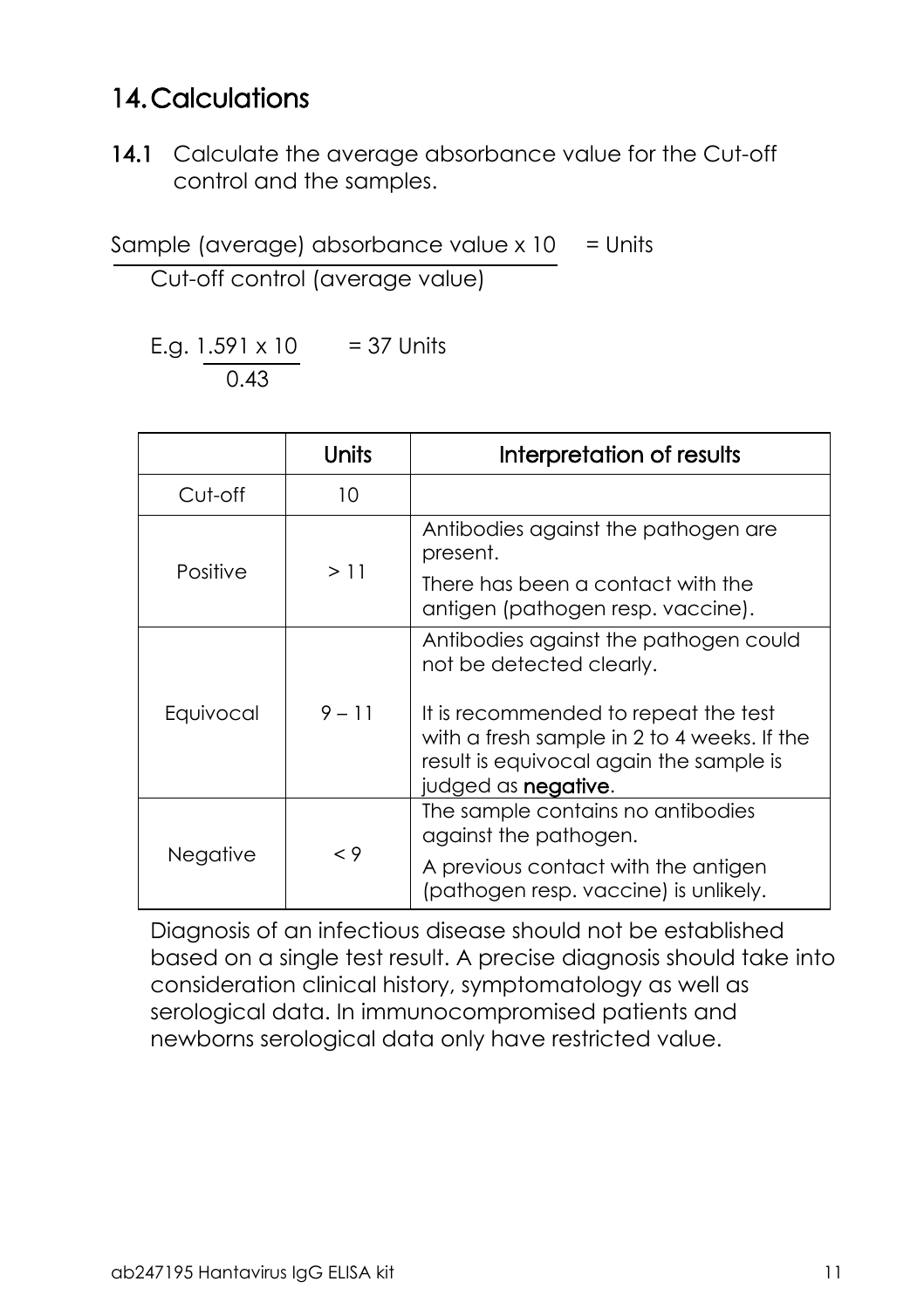| Serology   | Significance                                                           |  |  |
|------------|------------------------------------------------------------------------|--|--|
|            | Characteristic of the primary antibody response.                       |  |  |
|            | High IgM titer with low IgG titer: $\rightarrow$ suggests a current or |  |  |
| <b>IgM</b> | very recent infection.                                                 |  |  |
|            | Rare: $\rightarrow$ persisting IgM                                     |  |  |
|            | Characteristic of the secondary antibody response.                     |  |  |
|            | May persist for several years.                                         |  |  |
| lgG        | High IgG titer with low IgM titer: $\rightarrow$ may indicate a past   |  |  |
|            | infection.                                                             |  |  |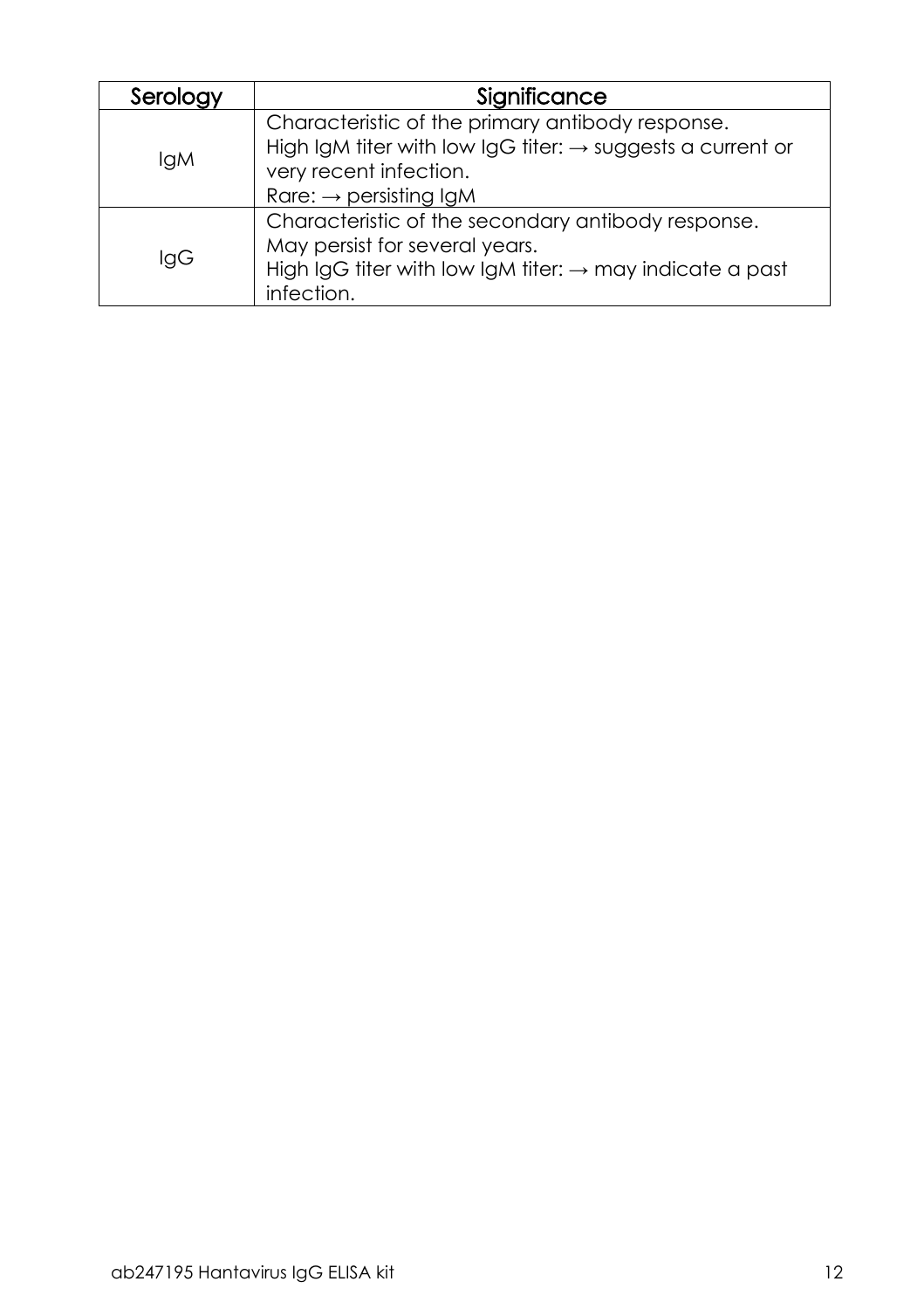# <span id="page-14-0"></span>**15. Typical Sample Values**

#### **PRECISION** –

 The reproducibility of the kit was determined by comparing 24 replicates of 3 different samples in one assay (intra-assay) and by comparing 3 different samples assayed in 12 different runs (inter-assay).

|           | Intra-<br>Assay |                |       | Inter-<br>Assay |              |       |
|-----------|-----------------|----------------|-------|-----------------|--------------|-------|
|           |                 | $\overline{2}$ | 3     |                 | $\mathbf{2}$ | 3     |
| $n =$     | 24              | 24             | 24    | 12              | 12           | 12    |
| Mean (OD) | 0.45            | 1.333          | 1.264 | 27.44           | 25.44        | 1.09  |
| CV (%)    | 3.61            | 6.41           | 4.78  | 5.34            | 8.15         | 12.09 |

- Acceptance Criterion: CV < 15%

#### **DIAGNOSTIC SPECIFICITY** –

The diagnostic specificity is defined as the probability of the assay of scoring negative in the absence of the specific analyte.

It is 96.59% (95% confidence interval: 90.36% - 99.29%).

#### **DIAGNOSTIC SENSITIVITY** –

The diagnostic sensitivity is defined as the probability of the assay of scoring positive in the presence of the specific analyte. It is 99.16% (95% confidence interval: 95.41% - 99.98%).

#### **INTERFERENCES –**

Interferences with hemolytic, lipemic or icteric samples are not observed up to a concentration of 10 mg/ml hemoglobin, 5 mg/ml triglycerides and 0.5 mg/ml bilirubin.

#### **CROSS REACTIVITY –**

Investigation of a sample panel with antibody activities to potentially cross-reacting parameters did not reveal significant evidence of false-positive results due to cross-reactions.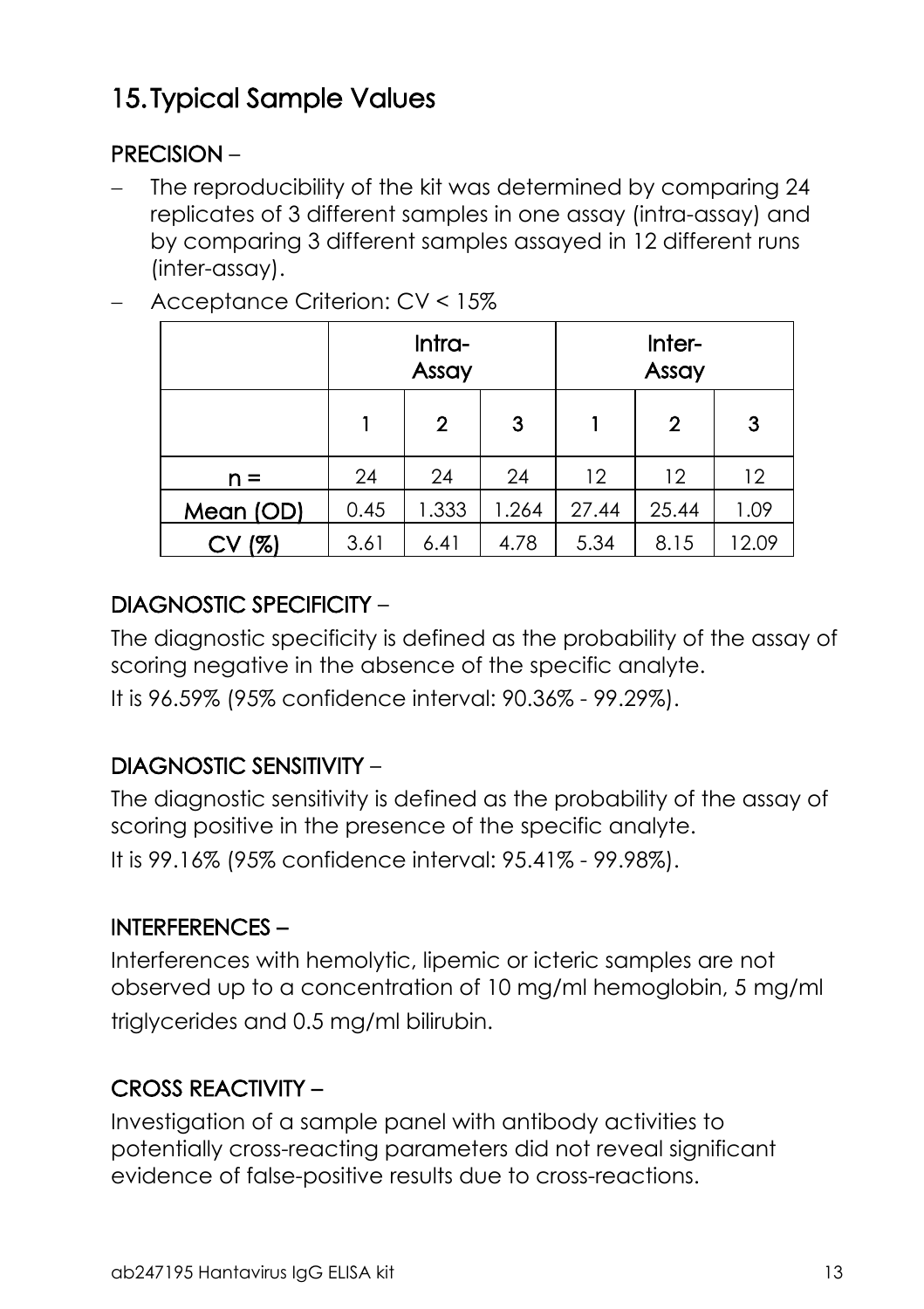## <span id="page-15-0"></span>16. Notes